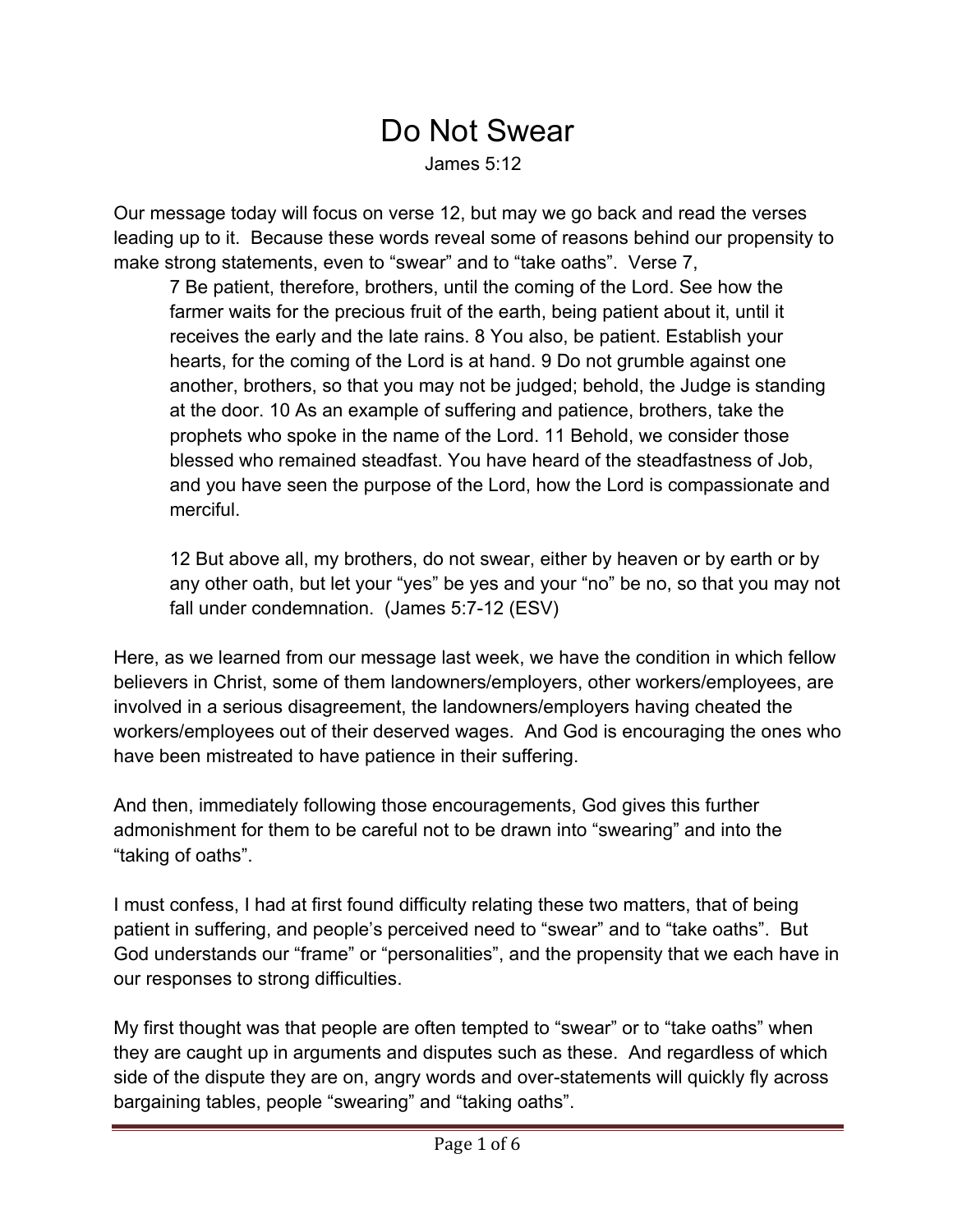And that is all true. But as I kept studying these words, I came to accept that this matter of "swearing" and "taking oaths" is far more complex and pervasive and potentially sinful than we might think, so much so that God sees need here to give this strong caution of condemnation against it.

So then, the question, "Why is God giving us this very strong counsel? Why is it so important that He would warn us away from doing this sort of thing? And further, what takes place within the soul of a person when they find it necessary to "swear" or to "take an oath" of the kind that God would count worthy of condemnation?

May we begin our study by looking at some the precepts in the scriptures that speak about our "swearing" and "taking oaths". First, in His "Sermon on the Mount", Jesus gave the very same warning as we read here in the Book of James. In Matthew 5:33-37 Jesus said,

33 "Again you have heard that it was said to those of old, 'You shall not swear falsely, but shall perform to the Lord what you have sworn.' 34 But I say to you, do not take an oath at all, either by heaven, for it is the throne of God, 35 or by the earth, for it is his footstool, or by Jerusalem, for it is the city of the great King. 36 And do not take an oath by your head, for you cannot make one hair white or black. 37 Let what you say be simply 'Yes' or 'No'; anything more than this comes from evil. (Matthew 5:33-37 (ESV)

Reading these words alone and no other of the scriptures, there would seem simply to be a very strict prohibition against anyone ever swearing or taking an oath. But then, when we read further into the scriptures, we find that that is not necessarily so, and that does not seem to be what God is saying to us. Because, we see in other places in scripture, that many of the Godliest of people swore and took oaths, David, the Apostle Paul, even God Himself "swore" and took "oaths". Hebrews 6,

13 For when God made a promise to Abraham, since he had no one greater by whom to swear, he swore by himself, 14 saying, "Surely I will bless you and multiply you." 15 And thus Abraham, having patiently waited, obtained the promise. 16 For people swear by something greater than themselves, and in all their disputes an oath is final for confirmation. 17 So when God desired to show more convincingly to the heirs of the promise the unchangeable character of his purpose, he guaranteed it with an oath. (Hebrews 6:13-18 (ESV)

So then, from these words, we can assume that "swearing" and the "taking of an oath" can have their proper places. But the warning still stands that such things must be done very guardedly and for the right reasons.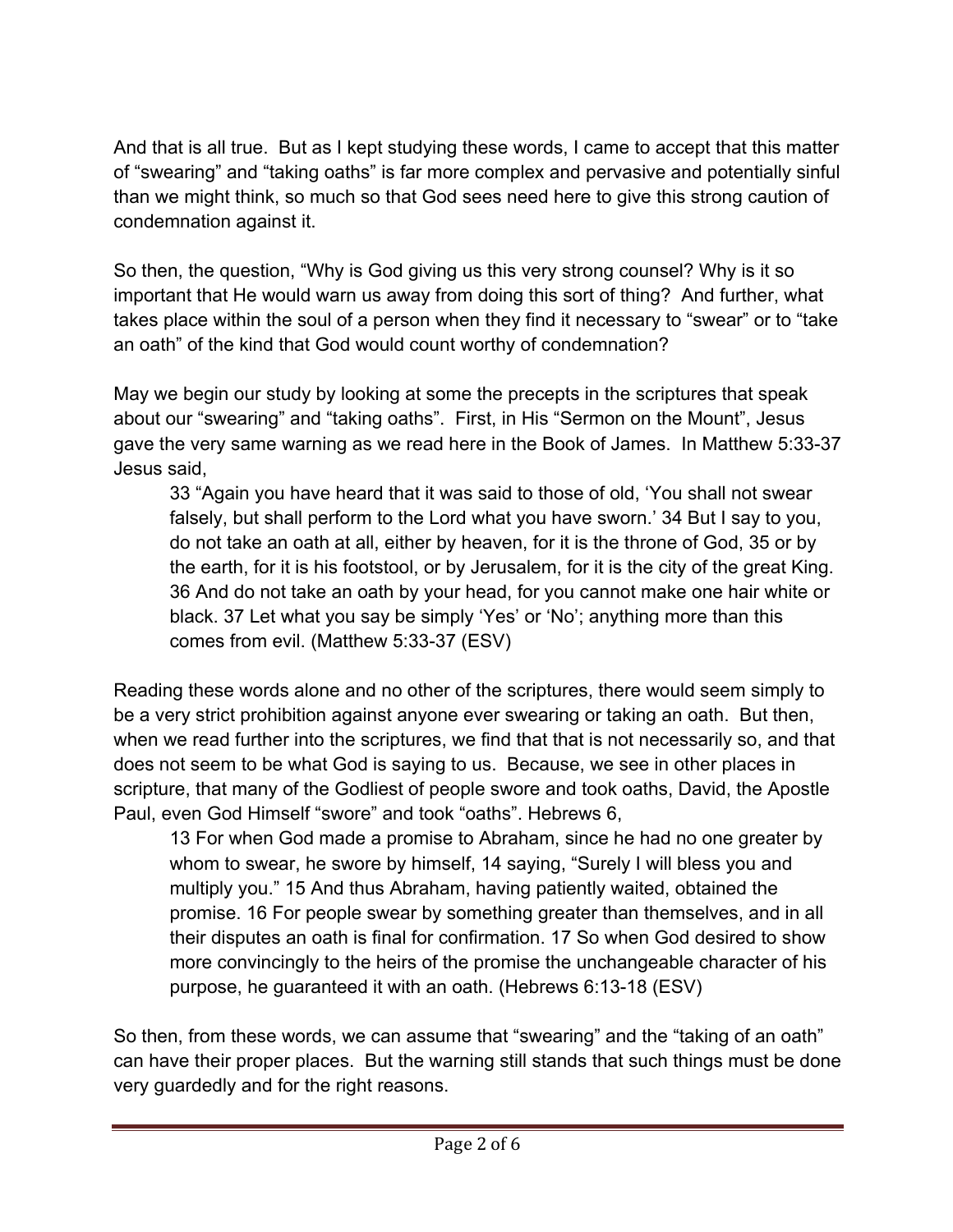As I studied further in this matter, I found that over the history of the Jewish people, they had developed some corrupt habits regarding their taking and keeping of vows and oaths, habits that were not at all in accordance with God's clearly given word. They knew the scriptures, such as in Numbers 30, where God had said,

2 If a man vows a vow to the LORD, or swears an oath to bind himself by a pledge, he shall not break his word. He shall do according to all that proceeds out of his mouth. (Numbers 30:2 (ESV)

They made vows, but in the practical working out of some of their vows and oaths, they sometimes found that they might have spoken too quickly. And as their circumstances would change, they would find it necessary to back off from some of the hard stands they had taken. And because of that, Jewish teachers and leaders invented a clever system by which they could determine whether a vow absolutely had to be kept or if perhaps "work arounds" could be made to the keeping their vows and oaths.

Other Jewish literature indicates that many rabbis taught that it was not necessarily a sin to break a vow if that vow was not made explicitly "in the name of God". Oaths made "in the name of heaven" or even "the gold of the temple" weren't regarded as ultimately binding. And then, based on that more lenient teaching, that kind of oath became more acceptably common, people making oaths by objects and persons other than God so that they could later have a way out when they didn't want to keep their word.

But in Matthew 5, Jesus pointed out the foolishness of that teaching by reminding us that to swear or to take an oath of any kind is very much the same as swearing it in God's name. And to break that oath or vow is to break an oath to Him.

And the further reality becomes clear that there are any number of other sins that can lurk quietly behind our rash propensity to swear and to take oaths. If we fail to keep our oaths, our words are tantamount to "taking the name of the Lord in vain". And further, beyond that, our swearing and our oaths become "lies". Sins building upon sins.

So then, simply put, God cannot be manipulated. The simple changing of our words will not give a person freedom to be untrustworthy in their conversation or their commitments.

I'm sure that there are many, many other reasons why God is so unyielding in this matter of our "swearing" and of "taking and of keeping oaths". But may I, for our remaining time today, dwell on just two or three of those reasons, the first being this matter of our "trustworthiness". "Trustworthiness".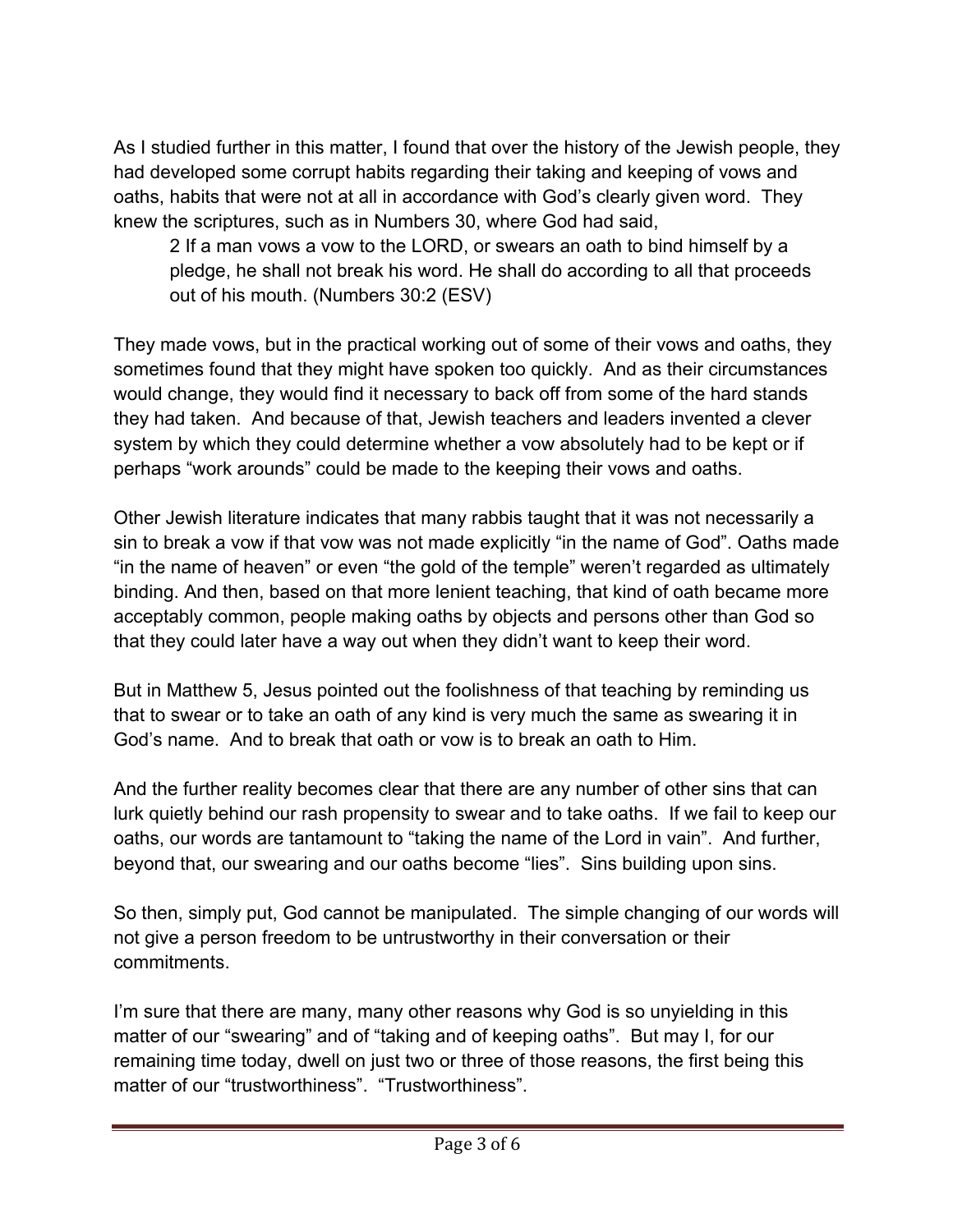A reminder . . . in our redemption, you and I have actually become "sons of God", "adopted" into His family and therefore are "true sons of God". And as "sons", you and I have an altogether higher calling and responsibility than other forms of relationships, such as those of "servants" or of "hired hands".

As "true sons and daughters of God", you and I must understand and accept that we are held to the highest standards of accountability for our character, our behavior and our trustworthiness. The things we say and do represent the character and the trustworthiness of God Himself.

And may I remind us, that God is not like you and me, who might make a rash promise or vow today, but then find later, after circumstances have changed, that it's in our best interest to break our word and back out on our promise. God is God! And He sees the future in the "ever-present now". And because of that, He is never taken by surprise by a future development. His yes is yes and His no is no, and you can depend on it to remain that way. And so therefore, must ours also!

Another consideration is that when we feel compelled to swear or to take an oath, it often is because our integrity is being brought into question. Oftentimes, you can hear conversations where one person will say to another as they are trying to convince the other of a point they are making, "I swear what I am saying is true"! And with some of the people I have known, a favorite saying was, "I swear on a stack of bibles". In some other cultures, you might hear some people say, "I swear on my mother's head". And probably the most familiar saying is "I swear to God, what I'm saying is true."

Some of those sayings are probably in some ways similar to the expressions that the Jews used when swearing, "in the name of heaven", or "on the gold in the temple". People want their words to hold more weight, so they try to swear by something or someone greater than themselves.

But again, the reasoning and the motive is all wrong. If we find it necessary to take oaths such as those, then we probably have already established a reputation for not always telling the truth or keeping our promises.

If the people we are talking to, or making a deal with, know us and know from our past history that our word is trustworthy, then there are few reasons for us to ever have to display such vehemence as "swearing to God" that something we are saying is true. Our word will serve as our bond. And we can let our yes be yes, and our no be no.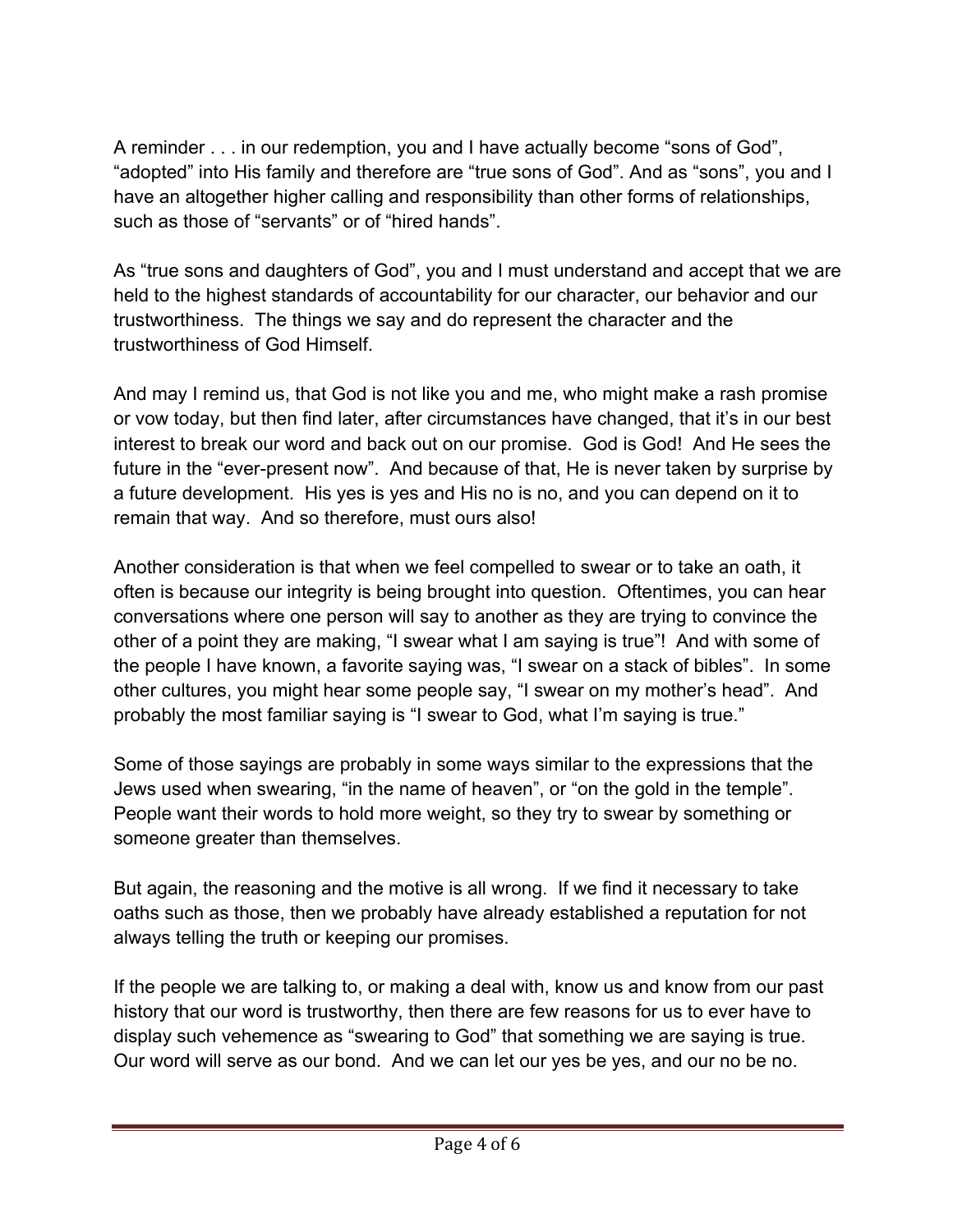One last consideration . . . and this one, is probably the most to-the-point! In our opening words, I asked the question, "what is taking place within the soul of a person as they 'swear' or 'take an oath' that would merit God counting their behavior as worthy of condemnation?" I believe it to be our "ego". Our "ego"!

As you know, there is an "ego" within each of us. And our "ego" is no small contender within us! Our "ego" is a powerful force that must be reckoned with at every turn. It operates with a "passion" that empowers its desires and behaviors and drives men and women to say things and do things that they would not otherwise do. And for this message, may we simply give our "egos" the name "self"! "Self"!

So, where then does "self" fit into our study and into our understanding of God's disdain for people's propensity to swear and to take oaths? "Self" and its "ego" seem always to need to be "affirmed" in all that it is and does. And whenever the possibility arises for doubt or concern about the veracity, the truth, the accuracy, the reliability of a matter that "self" is proclaiming, it seems that self's first response is to declare its point with greater and greater vigor, saying those words that we have been speaking about, "I swear it to be true", or "I swear to God its true".

And "self" has many reasons for protecting itself. Sometimes, it's fear, as with Peter, when after Jesus was arrested, and Peter was accused of being one of Jesus' followers. The scriptures tell us in Matthew 26,

73 . . . those standing there went up to Peter and said, "Surely you are one of them, for your accent gives you away." 74 Then he began to call down curses on himself and he swore to them, "I don't know the man!" Immediately a rooster crowed. (Matthew 26:73-74 (NIV)

Fear can cause us to swear and to say our denials in such a way as to be strong oaths.

But in the main, our reasons for swearing and taking oaths are often far more mundane in their cause. Unfortunately, we have simply developed bad habits. Self is most always "filled with pride" and wants so badly to always be believed and to be affirmed that we will spout out those words without even thinking that we are probably taking God's name in vain, and that He is in serious disagreement with our behaviors.

And recall that God just addressed the prideful nature of "self" in the chapter we just finished, chapter 4, where we were told that

6 . . . "God opposes the proud but gives grace to the humble." (James 4:6 (NIV)

And God warned,